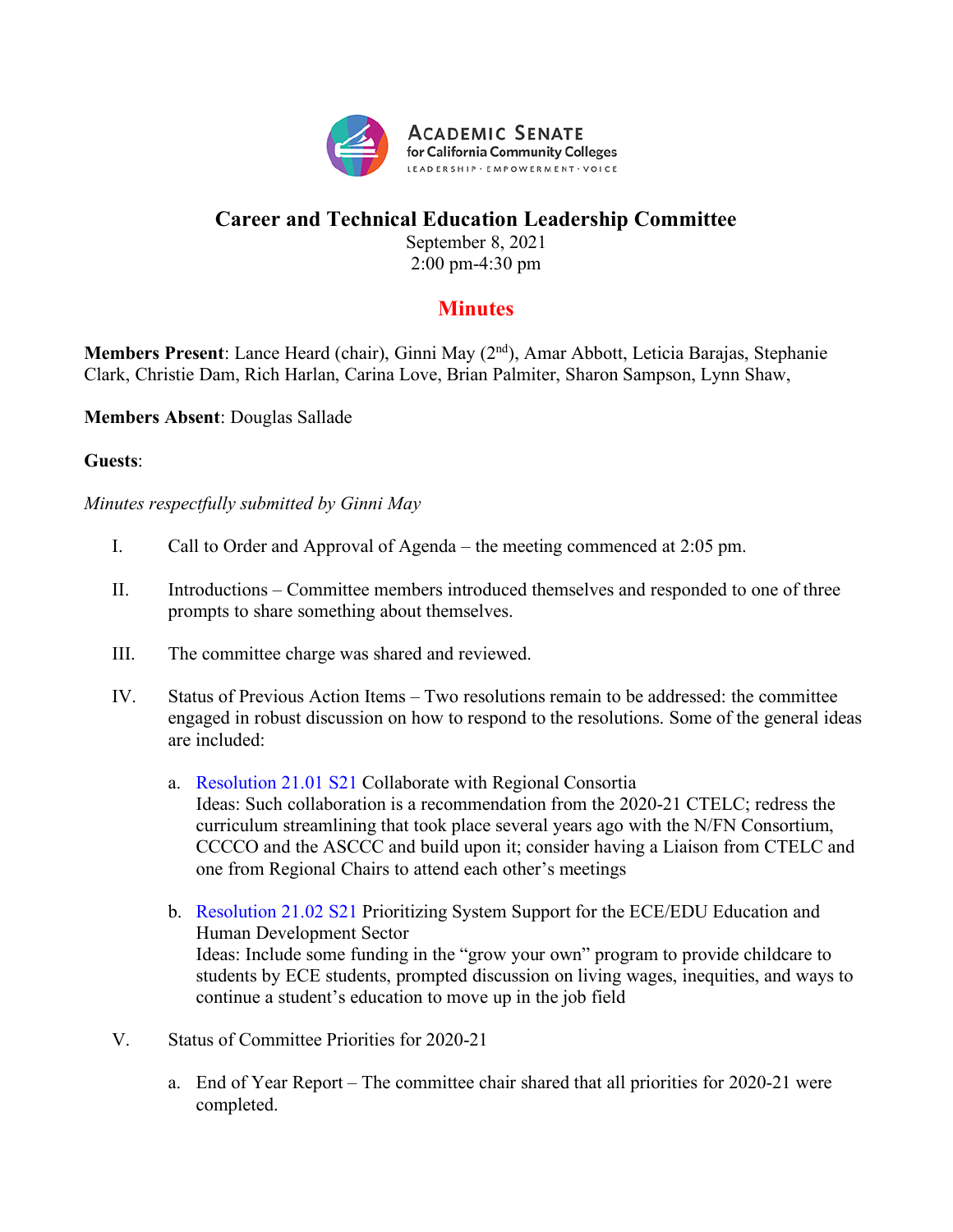- VI. Plenary Planning or Report The committee chair discussed the planning and structure of plenary session coming up in November and how to provide ideas for breakout session topics. If committee members have questions, they were encouraged to reach out.
- VII. Topics The committee considered the following and determined which to include as a focus on this year.

The 2020-2021 Committee made the following recommendations:

- Proposal to the Academic Senate for California Community Colleges form an inquiry taskforce (group) to work with local senates to expedite and streamline local CTE curriculum processes (Attachment 1). Ideas: Redress the Curriculum Streamlining process that took place several years ago, possibly having another road show, no need to start over; the committee chair will do some research and possibly consider a resolution to direct additional work if needed
- Formalize structures for CTE Liaison\Regional Chairs as a liaison to CTELC Spring 2021 21.01(approved by delegates on 4/6)
	- o Continue the collaboration with Regional Chairs and CVC-OEI
	- o Continue the support to CTE Liaisons (Coffee Hour and Memo) Idea: Schedule Coffee Hour webinars **Action**: Will begin Coffee Hour webinars and collect ideas for topics: CWE, CPL, low-wage CTE programs, CTE MC Toolkit
	- o Monitor the Collaborations with CVC-OEI (resources), Regional Consortia Chairs & North Far North Collaboration (pilot), ICS Sector Collaborative Proposal (resources) Ideas: discussion
	- o Invite the Regional Chairs to appoint a Liaison to CTELC and appoint a CTELC member to a liaison to the Regional Chairs Ideas: Bring to Exec for approval
- Organize a Credit for Prior Learning implementation series possibly in collaboration with the Chancellor's Office and/or Palomar College. Ideas: Reach out to Palomar College regarding ASCCC participation, but check with Exec first
- Create a professional development and learning series for discipline specific faculty and one on how to use the CTE MQ Tool Kit. Ideas: Rostrum article about the CTE MQ Tool Kit, include in the Coffee Hour; determine if a larger project is needed and if so send it to the field for consideration as a resolution
- Form a subcommittee to review the PDC Modules and integrate CTE content on each module.